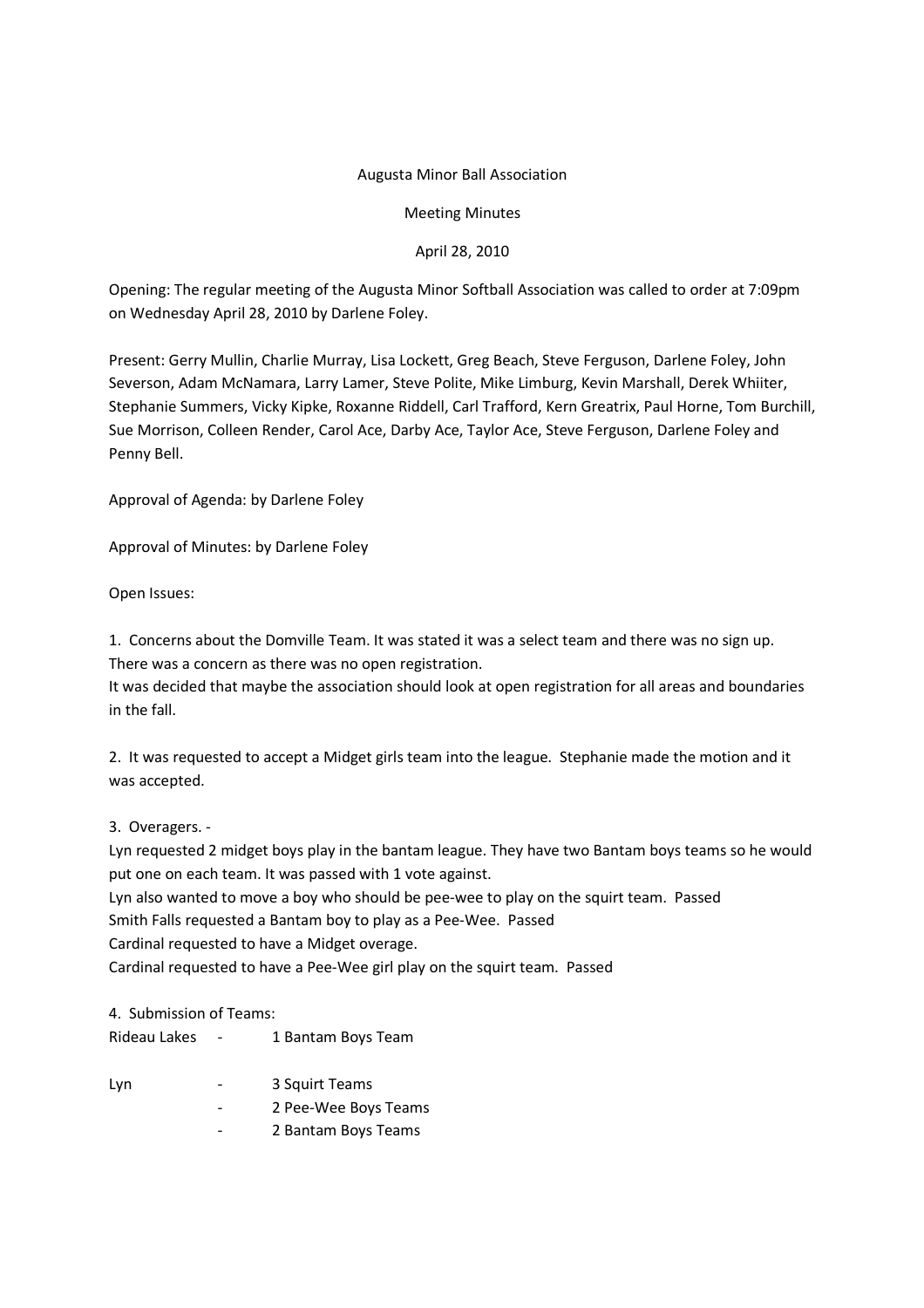|                    |   | 2 Bantam Girls Teams      |
|--------------------|---|---------------------------|
|                    |   | 2 Midget Girls Teams      |
| Roebuck            |   | 1 Midget Boys Team        |
| Greenbush          |   | 1 Pee-Wee Boys Team       |
|                    |   | 1 Pee-Wee Girls Team      |
|                    |   | 1 Bantam Girls Team       |
|                    |   | 2 Midget Boys Team        |
|                    |   | 1 Mosquito Team           |
| North Augusta      | - | 1 Mosquito Team           |
|                    |   | 1 Mite Team               |
|                    |   | 1 Pee-Wee Boys Team       |
|                    |   | 1 Pee-Wee Girls Team      |
|                    |   | Maybe 1 Bantam Girls Team |
|                    |   | 1 Squirt Team             |
| <b>Smith Falls</b> |   | 1 Pee-Wee Boys Team       |
|                    |   | 1 Squirt Team             |
|                    |   | 1 Midget Boys Team        |
| Cardinal           |   | 1 Midget Girls Team       |
|                    |   | 1 Pee-Wee Boys Team       |
|                    |   | 1 Squirt Team             |
| Spencerville       |   | 1 Midget Boys Team        |
|                    |   | 1 Squirt Team             |
|                    |   | 1 Mosquito                |
|                    |   | 1 Mite                    |
|                    |   | Maybe 1 Bantam Boy Team   |
| Domville           |   | 1 Pee-Wee Girls Team      |
|                    |   | 1 Bantam Boys Team        |
| Johnstown          |   | 1 Mosquito                |
|                    |   | 2 Mites                   |
|                    |   | 1 Squirt                  |
| South Mountain -   |   | 1 Midget Girls Team       |
| Williamsburg       |   | 1 Bantam Girls            |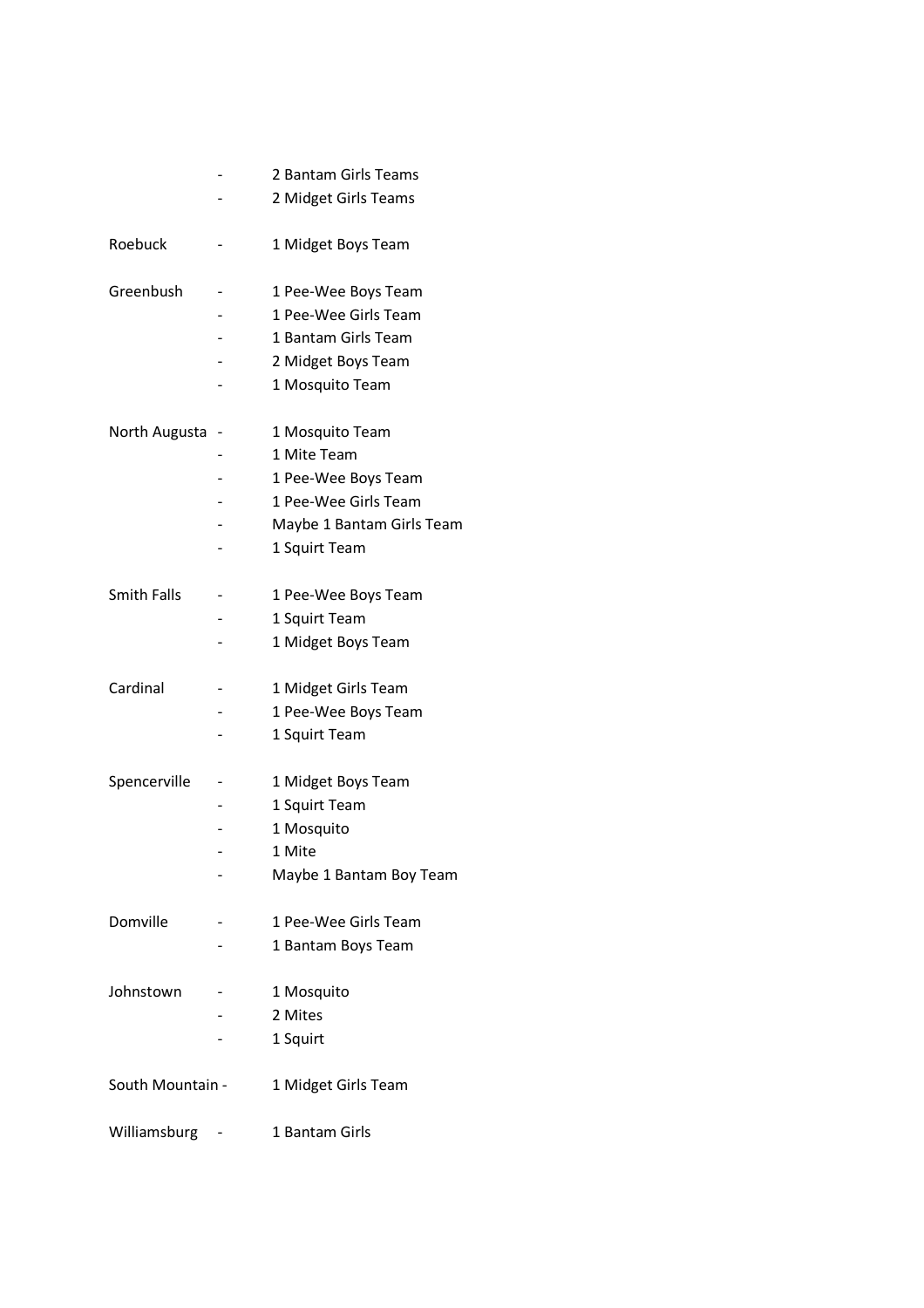| Maynard | $\qquad \qquad$ | 1 Pee-Wee Girls Team |
|---------|-----------------|----------------------|
|         | -               | 1 Mite Team          |
|         | -               | 1 Mosquito           |

Deadline for confirmation of teams will be April 30. The number of games with match last year's schedule.

5. There was a vote for how much it would be to play in the North Augusta Association.

Either 1. \$10 per association or

2. \$ 10 per Team in each association

Ten dollars per association was down and Ten dollars per team was passed with eleven votes. Steve is to talk to the township and see if they can set up an account that associations can send their payments too as there was confusion with what happen to the money last year. Each organization was to review their cheques from last year to see if they were cashed and bring a copy to the next meeting.

6. Midseason Tournaments and Year End. Mosquito and Mite - Year End tournament in Johnstown on June 26

| Squirt      | Midseason - Smithfalls                                                                           |
|-------------|--------------------------------------------------------------------------------------------------|
|             | Year End - Athens                                                                                |
|             | Pee-Wee Boys Midseason - Smith Falls                                                             |
|             | Year End - Lyn                                                                                   |
|             | Pee-Wee Girls Midseason - Greenbush                                                              |
|             | Year End - North Augusta                                                                         |
|             | Bantam Boys Midseason - Spencerville if they can't have it will be in Lyn                        |
|             | Year End - Greenbush                                                                             |
|             | This was voted on whether to have a Play-Off or a Tournament. 1 for Playoff and 6 for Tournament |
|             | Bantam Girls Midseason - Greenbush                                                               |
|             | Year End - Lyn                                                                                   |
|             | Midget Girls Midseason - South Mountain                                                          |
|             | Year End - Lyn                                                                                   |
| Midget Boys | Midseason - Spencerville                                                                         |
|             | Play Offs                                                                                        |
|             | Please supply dates of midseason and year-end tournaments as soon as possible.                   |